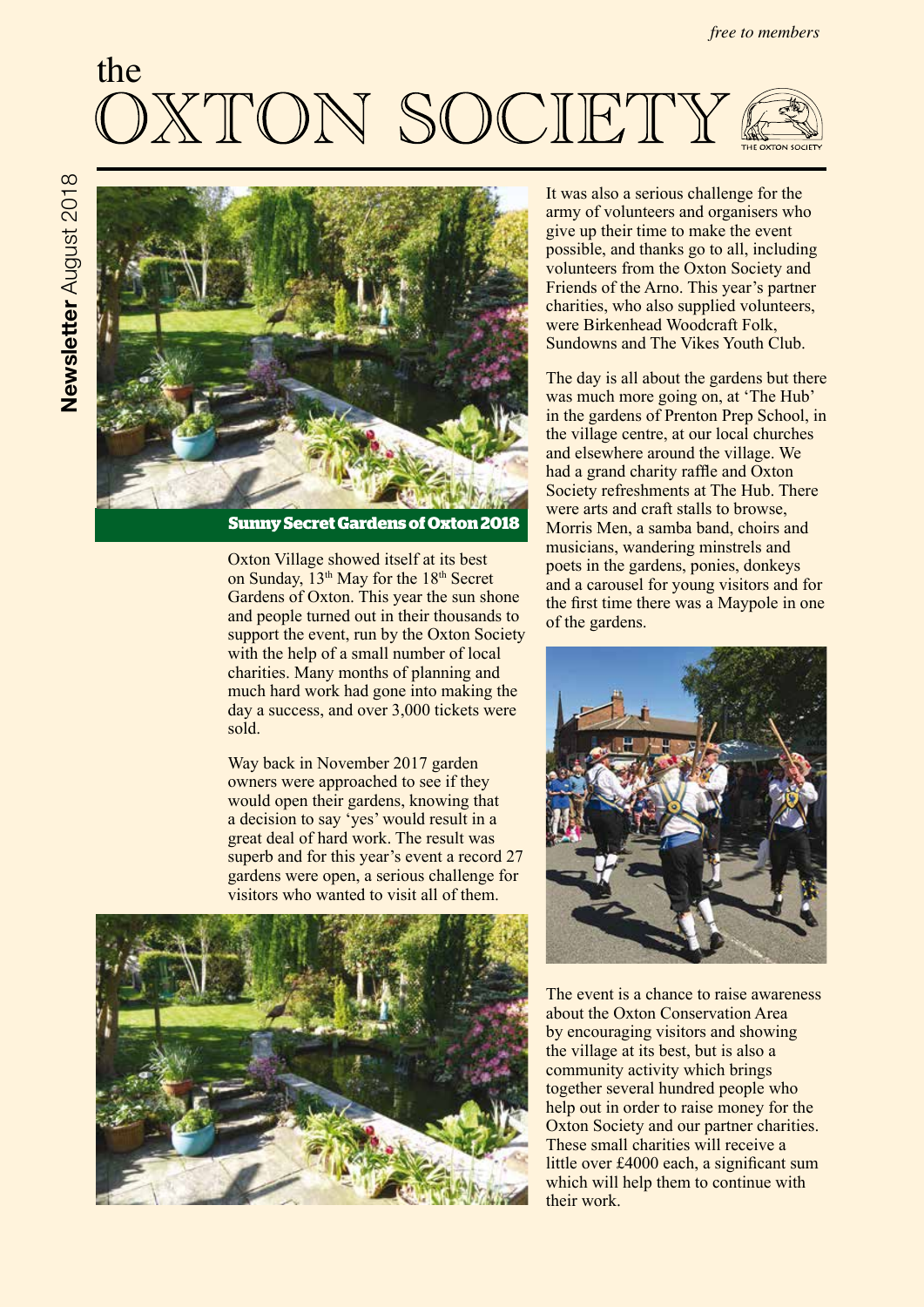

*The hanging baskets waiting to be put up*

#### **Our 50th Tree**

#### **Village in Bloom again**

The hanging baskets went up in the village at the beginning of June and are looking lovely again, thanks to Dovecote Nurseries who fill the baskets for us and to the team of volunteers who turned out on the day to hang them around the village. The 52 baskets cost the Society over £2,500 each year and transform the street scene over the summer months.

After this season the Society's hanging basket 'supremo' John Booth, who has looked after the provision and maintenance of the baskets and the automatic watering system for some years, is retiring from his role. In order to carry on with the spectacular basket display we need someone to take over from John. If you feel you could help and would like to discuss the role, please do contact Steve Weber at weber1@ btinternet.com or John Booth at john. booth653@gmail.com



*Vicky Nowak (garden owner), Mayor of Wirral, Lord Lieutenant of Merseyside, Rhiannon Evans (Oxton Society), Maggie Sparks (PSVT). (Photo: James O'Hanlon)*

An innovative tree planting collaboration, thought to be unique in the country, celebrated a milestone this year. During the Secret Gardens event the Lord Lieutenant of Merseyside and the Mayor of Wirral cut ribbons to mark the planting in Oxton of the project's 50<sup>th</sup> tree, a native Silver Birch (*Betula pendula*).

Over the last 10 years the Oxton Society has invested some £7,500 in its tree planting collaboration with Port Sunlight Village Trust (PSVT) to restore and enhance the Oxton Conservation Area. All the trees planted are chosen to improve Oxton's treescape for future generations, but their impact is already significant.

Details of the scheme and the current list of trees suitable for planting are shown on the Society's website (see conservation/trees).

#### **Data Protection Legislation**

A major change to UK Data Privacy Law, the General Data Protection Regulation, came into force on 25 May, 2018. Following this change, the Oxton Society now has a Privacy and Data Protection Policy which tells you how we collect and look after your personal data, how it is used and your rights as an individual under the new law. The Privacy Policy is enclosed with this Newsletter and is also available on our website.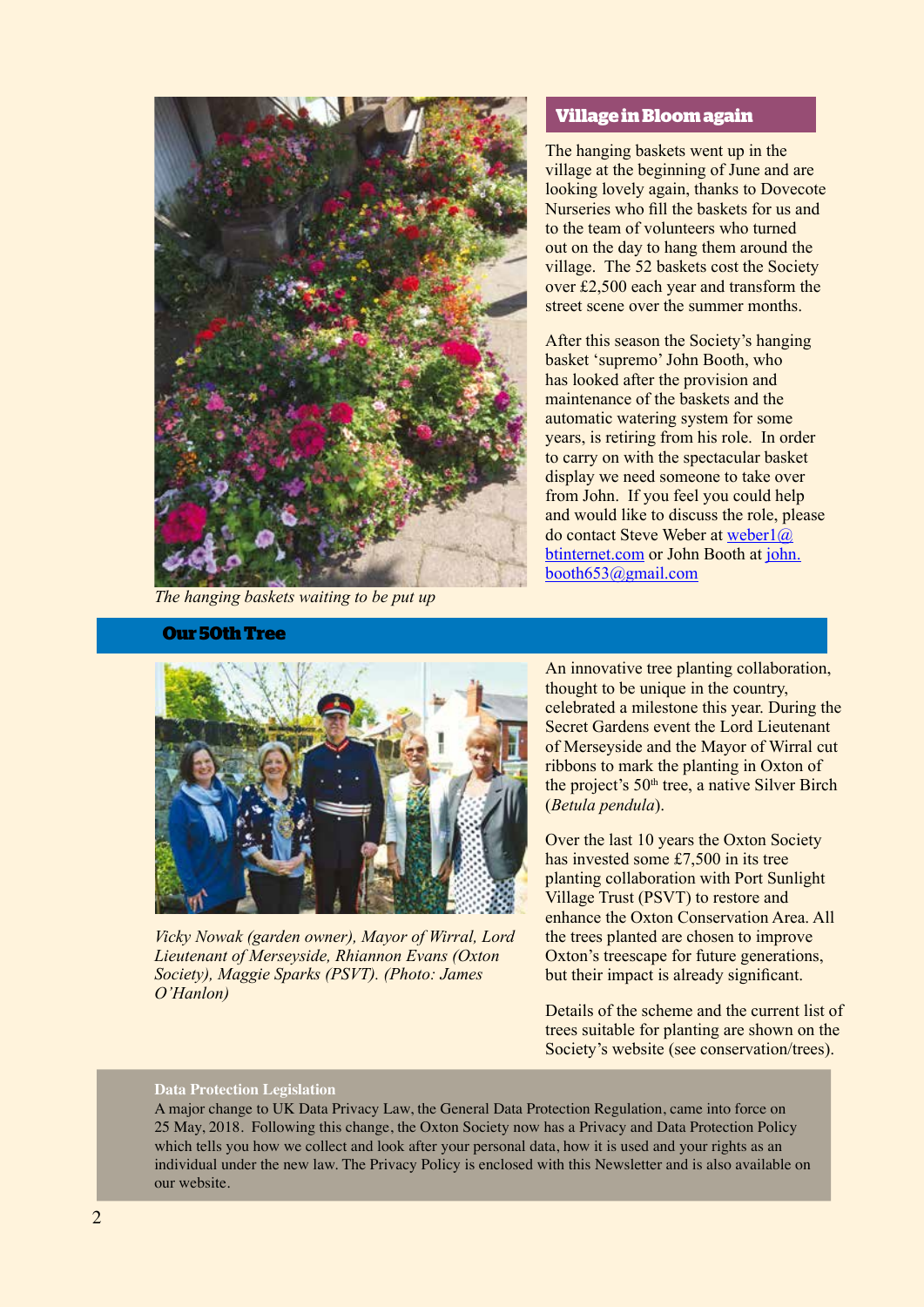

To learn more about Edith there is a booklet on her life and achievements, written by Bob Knowles, on sale at Oxton Books in the Williamson Art Gallery, priced at £3. The material in the booklet is being used for an article by the International Association of Women Police, based in Los Angeles, so there is world-wide interest in our pioneering policewoman.

# **Celebrating Oxton's pioneer policewoman**

The Society's second Blue Plaque, for pioneer policewoman Edith Smith, was unveiled on 16<sup>th</sup> June at 18 Palm Hill. The event was attended by Edith's granddaughter, Margaret Smith, and other members of her family. There were also guests from the history societies of Grantham and Runcorn, where Edith had lived and worked, and from the Merseyside Police.

Edith Smith's story is about an ordinary woman born in Oxton in 1876 and brought up around here who earned a unique place in British social history by becoming in 1915 the first official woman police officer to be given the power of arrest.

At the unveiling Rhiannon Evans, Chair of the Oxton Society, noted that it was appropriate that the plaque was erected in the centenary year of the Representation of the People Act, which first gave women the vote, as Edith's story was closely linked to women's emancipation. Bob Knowles from the History Group gave a summary of Edith's life and Courtney Finn from the Civic Society of Grantham, where there is a street named after Edith as well as a plaque, said that she had been a great inspiration. Superintendent Louise Harrison from Merseyside Police described Edith as a very strong and empowered woman, especially given the times in which she was living.

Margaret Smith unveiled the plaque and looked forward to walking around Oxton with her family to see the places where her grandmother had lived. Edith lived in Rose Mount and Poplar Road as well as at 18 Palm Hill, where she spent most of her young years, and later in Wellington Road, where she was subpostmistress of the Post Office.

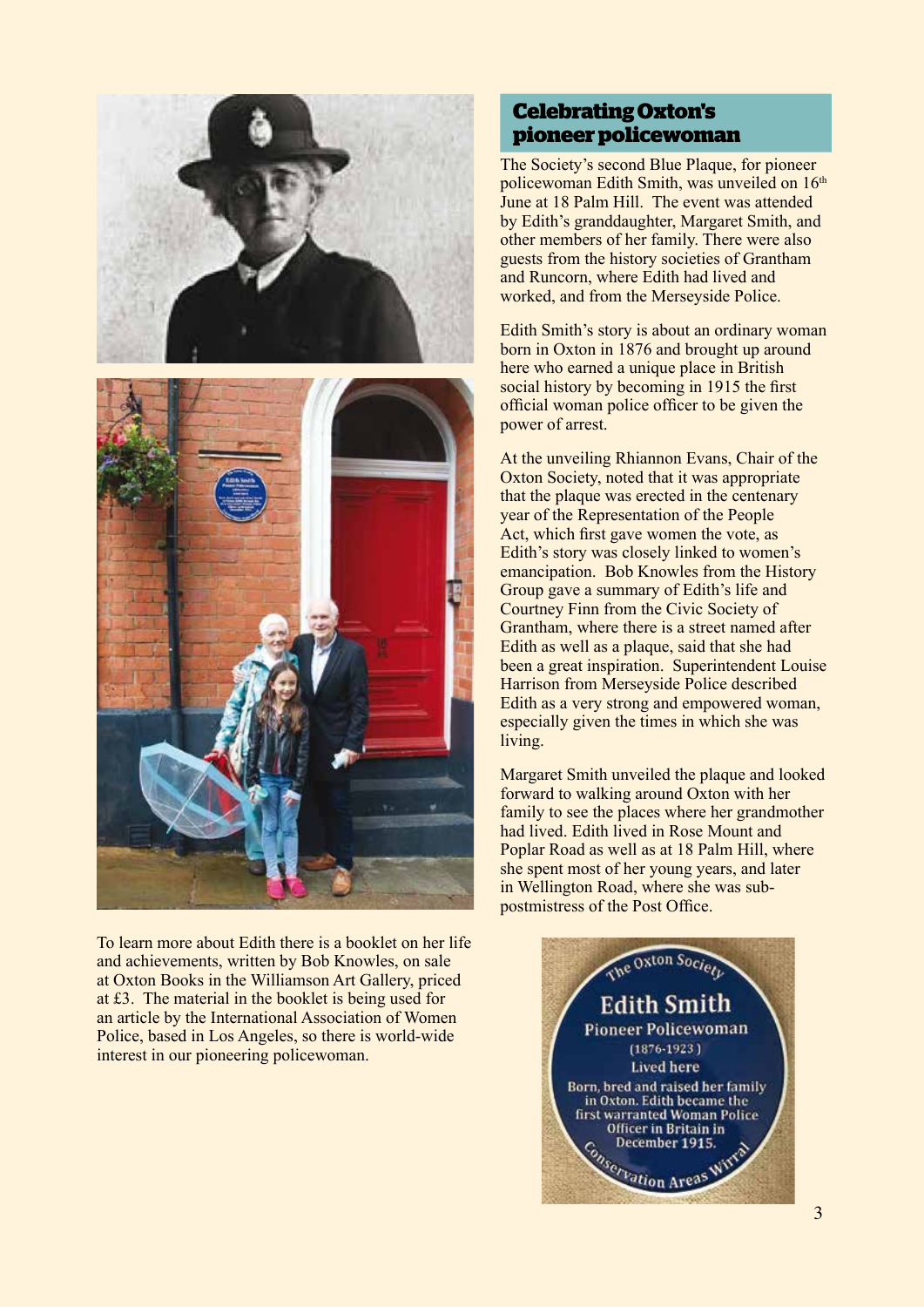# **Friends of the Arno & Oxton Fields**

#### *Discovering the Arno Quarry Garden*

The Arno is celebrated for its Rose Garden, but not so many people know about the Quarry Garden. This was the earliest section of Oxton's park to be established, and the Friends are about to install an Interpretation Board at the entrance to the Quarry Garden that explains its fascinating history and its varied wildlife.

The story begins in 1900 when three wealthy Oxton residents, Catherine

*A quoits match in the Quarry Garden c.1905*



# **Fergus Anckorn**

We regret to announce the death of Fergus Anckorn, aged 99. Fergus came up to Oxton in July 2017 to help the



Oxton Society unveil our first Blue Plaque to Sir Philip Toosey, his former camp commander in Tamarkan Camp on the Thai Burma Railway. Fergus came from Hastings by train on his own, staying in a local hotel, and made a memorable lasting impression on all

those he met while he was here. He was the longest serving member of the Magic Circle and during his time in Oxton he entertained all and sundry with his array of magic tricks.

King, Edmund Taylor and George Wilson applied to the Earl of Shrewsbury for a 15 year lease on what was then a disused stone quarry on Arno Hill. The Earl agreed, and at their own expense our local benefactors set about creating a Recreation Ground for all to enjoy. It was a huge success, and in 1910 the Earl donated the land to Birkenhead Corporation in perpetuity, on condition that the beauties of the area were preserved in their natural state. Two years later the Rose Garden was added and The Arno became a public park.

Arno stone had been valued for centuries as a building material until the quarry closed in the 1890s. In the Victorian period the stone was used to build many of the fine new houses in the village, and the quarry face is still visible amongst the vegetation.

Old photographs show some of the lost features of the area – including the quarry steps, the sundial, the drinking fountain and the see-saw. The quarry steps still survive beneath the undergrowth, and one day they may be restored. The granite base of the sundial can also be seen. But it is the flora and fauna – the mature trees, the birds and insects – that now make the Quarry Garden such a rewarding place to explore.

# **HISTORY PERIODICALS BOOK**

The book of collected History Periodicals, with an introduction on the history of the development of Oxton, is now on sale in the Oxton bookshop in the Williamson Art Gallery, at a cost of £15. Those people who ordered the book can now collect their copies from the bookshop.

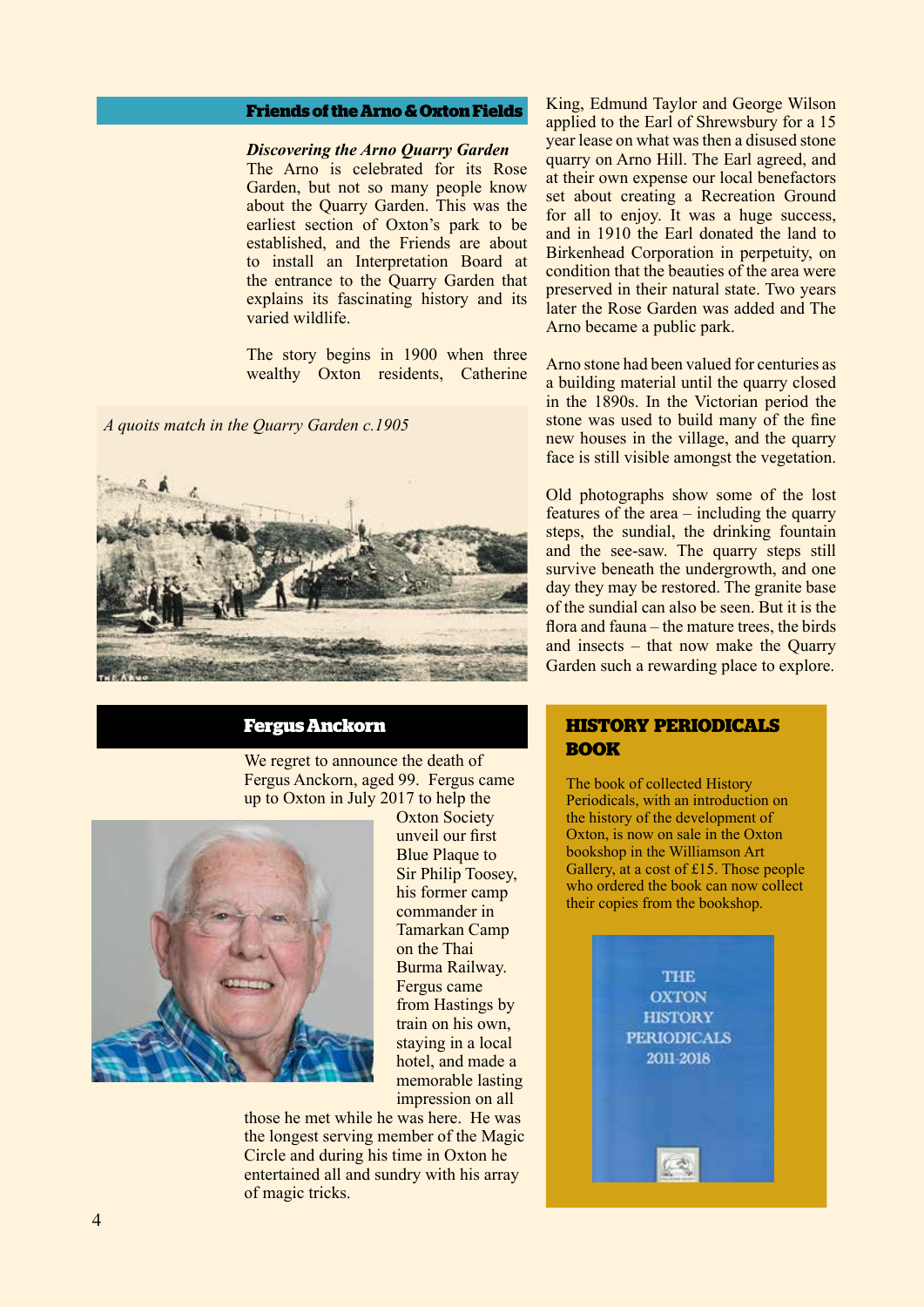

**Dolx** e<br>People

# John Booth

John and his brother and sister were born in the Wirral. His parents lived in Rake House Farm later moving to China Farm, Newton, near West Kirby. They ran an arable dairy farm with cattle, pigs and shire horses. John's childhood was spent helping his Dad on the farm and going with him to Chester market to sell their farm produce.

He left school to take up an apprenticeship with North West Gas for ten years before becoming a plumber. John married Rosemary when he was 23 and they have a son and daughter. They eventually divorced but remain on good terms. Describing himself as a 'family man' John enjoys time spent with his five grandchildren.

Now retired, John puts his energies into fundraising for Marie Curie Cancer Charity, prompted by his father's death at 57 from cancer. He has many tales of derring-do while raising money: the ice bucket challenge, abseiling down Leasowe lighthouse, trekking to Machu Picchu and other challenges which took him to Nepal and the Amazon rainforest. He takes an active interest in Oxton Village, most notably in organising and maintaining the summer display of hanging baskets and the automatic watering system. The hanging baskets have won top awards in the RHS 'North West in Bloom Competition', including Best Neighbourhood in 2016 and a gold medal for Best Urban Community in 2017. John also helps out at the Arno and with all his charity work it has meant that he's barely had the opportunity to enjoy the Secret Gardens event. He is hoping that now, at 77 he can pass on his volunteering role to someone else so that he can, in his own words, "see a bit more of the hidden gems of Oxton behind high walls"

# **1. What is your earliest memory**?

Living on the farm and seeing cats, dogs, cows, calves, hens, mice, rats, rabbits and barn owls.

# **2. What are you most proud of doing?** Grandparent duties.

Volunteering with Marie Curie Charity. Helping Oxton Village to win awards for the hanging baskets and the Secret **Gardens** 

**3. Who would play you in the film of your life?** Sir Ranulph Fiennes

# **4. I think people would be surprised to know this about me?**

I once sleepwalked out of the house and woke up on a cold concrete road. If anyone had seen me they would have thought it was a ghost!

# **5. Looking back, do you regret any lost or missed opportunities in your life?**

Yes I would have liked to join the RAF.

# **6. Which famous person do you most admire?**

Madame Marie Curie

### **7. What do you like about Oxton?**

It is a conservation area so its history can be protected.

# **8. What changes or improvements would you like to see in Oxton Village**

I would like to see the conservation area extended to cover the original village centre of Oxton. I think a traffic management scheme would improve the centre of the village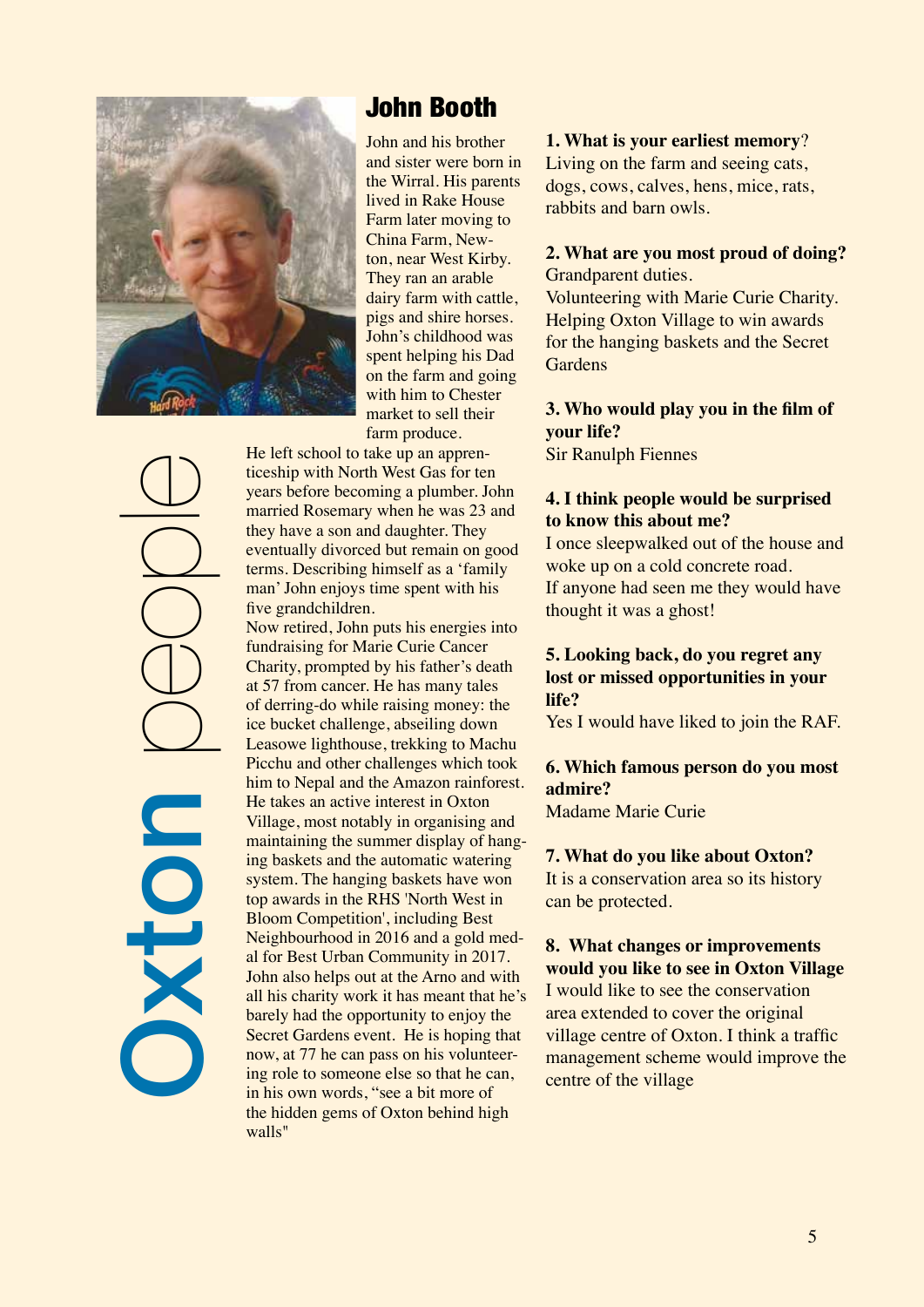#### **The Green Gallery flourishes at the Williamson**



*Lawrence Holden and Jane Horton, Williamson and Priory Friends at the official opening*

From a shoot of an idea four years ago, the Williamson and Priory Friends have now transformed a disused open space at the heart of the Williamson Art Gallery into a landscaped courtyard, the '**Green Gallery',** completed in the year that the building turns 90 years old.

The Green Gallery had an official opening at the end of June with the High Sherriff and Mayor of Wirral in attendance, with music from the Liverpool Guitar Society, canapés and drinks provided by the Friends with many of the major contributors in attendance.

The new garden, beautifully

designed by Peter Gommon and David Ainsley, has become a versatile space which extends the use of the cafe and provides outside space for small classes.

The £50,000+ cost of the garden has been met by generous donations from nine charitable trusts and an enthusiastic response from Friends and members of the public.

#### **Planning**

We have been consulted on two applications since the last Newsletter.

#### **LBC/18/00183 - 13 Alton Road:**

**'**Tanking' the basement and associated interior damp-proofing work with minimal external changes. No issues arising and no comment required.

#### **LBC/18/00718 - 14 Arno Road:**

Internal and external alterations to Listed Building. The works proposed are a further phase in the restoration of this Listed property. The Society wrote in support of the overall project last November. No further comment required.

#### **Trees**

The Society submitted comments on tree applications as follows:

#### **7 Alton Road** T/18/0047

*Proposal*: 2m reduction in height and thinning of sycamores to allow more sunlight in garden but retain privacy *Comment*: No objections to the work which should retain the overall appearance and shape of the trees.

#### **11 Alton Road** T/18/0048

*Proposal*: 2m reduction in height and thinning sycamores to allow more sunlight in garden and surrounding shrubs *Comment:* No objections to the work which should retain the overall appearance and shape of the trees.

#### **7 Kylemore Road** CA/18/0087

*Proposal*: crown and branch reduction of plum trees, cherry trees and false cypress tree and hedge *Comment:* No objection to any of these tree maintenance procedures.

#### **12 Kylemore Road** CA/18/0088

*Proposal*: Fell fir tree in back garden close to house.*Comment:* No objection to loss of this tree. Will open up view from road of more distant poplar tree

#### **41 Rose Mount** CA/18/0116

*Proposal*: Fell beech in front garden, concerns re advancing maturity, heavy dense crown, close proximity to house, excessive shading, leaf litter. Propose to replant with Pyrus calleryana "Chanticleer" *Commen*t: Concerns might be addressed by crown thinning of the current tree. If the tree is felled we are pleased to see a proposal to replant with a new tree that will eventually grow to give a significant presence in the locality.

#### **67 Arno Road** T/18/0113

*Proposal*: Fell 2 elms dying and leaning towards house. Poplar: remove lowest central limb over road, reduce limb over road/drive by 25%, remove lowest limb over garden, crown raise 6-8m, remove deadwood. *Comment*: No objection to first elm as tree appears to be dying. Second elm does not appear to be diseased, suggest tree is retained as will mitigate against loss of lower branches of Poplar. No objections to work on poplar, a significant tree in the local environment.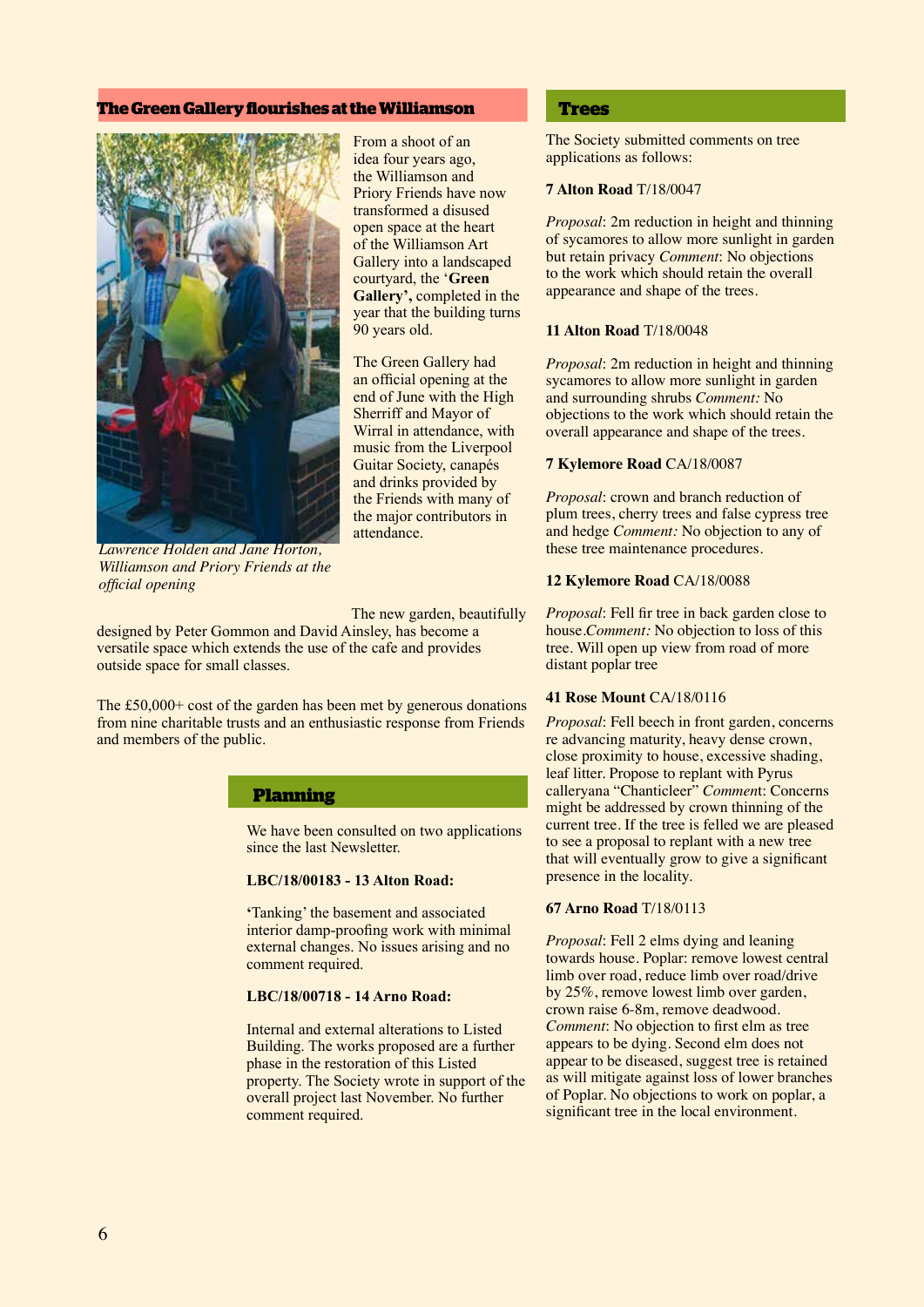#### **Society website transformed**

You may have noticed that the Society's website has undergone a transformation! In conjunction with Nemysys, our internet service provider, we have completely revamped the site to give it a different look and feel and to improve navigation. We have also taken the opportunity to update the information on many of the pages.

The website works in conjunction with our newsletters, our Facebook page, our Twitter account and all-members' emails to keep you up to date with our work and what's going on in Oxton. Although the website contains a "Latest News" blog its main purposes are to provide:



- Online facilities for joining the Society and renewing membership
- Advance tickets for Secret Gardens and publicity about the event
- Reports of Committee business, tree and planning comments.
- An archive of newsletters.
- Reference material about the Conservation Area and the Society.
- Advice notes (under Planning), e.g. how to look after your walls and windows.
- A huge gallery of historic photos of Old Oxton

We are still working on the site and hope to add some new sections, including ones on local businesses. If you have any comments on the website or there is anything that you would like to see on the site that is not there currently, please do let us know at info@oxtonsociety. org.uk

# **Local Whats On**

past, reproved the present and following

sistente taunat aindago

#### **Oxton History walks**

- 
- 
- 

• 11 August & 12 September East Walks (Fairview Rd, South Bank, Arno Rd) • 25 August & 15 September West Walks (Village Rd, St Saviour's, Wellington Rd)

• 8 September & 6 October Arno Walks (Ingestre Rd, Birch Rd, Woodchurch Rd)

Walks start at 11a.m. and last an hour and a half. To book please ring Oxton Village Books, 652 0202

**SECRET GARDENS** 

**WANTED** 

#### **Williamson Art Gallery and Museum**

Open Wednesday to Sunday, 10am – 5pm. Fully accessible, café available

| $\bullet$ To 2 September | Window on the World. Artwork by pupils from Wirral schools    |
|--------------------------|---------------------------------------------------------------|
| • To 14 October          | Cammell Laird Shipyard 1993-1996, photographs by Tom Wood     |
| • To $26$ August         | Detours & Disclocations, photographs by Cian Quayle           |
| • To 11 November         | Animal Encounters. Art from the collections featuring animals |

• 12, 19 & 26 August Sunday Serenades. Free concerts, see Williamson website for details

#### **Wirral Archives Service History Workshops**

The Service provides free local history workshops in the Lower Ground Floor Conference Room, adjacent to the Search Room in Wirral Archives, Canning Street, Birkenhead

- 6 September The History of a Street: Stanton Rd, Bebington
- 1 November Wirral and the First World War: 1918.